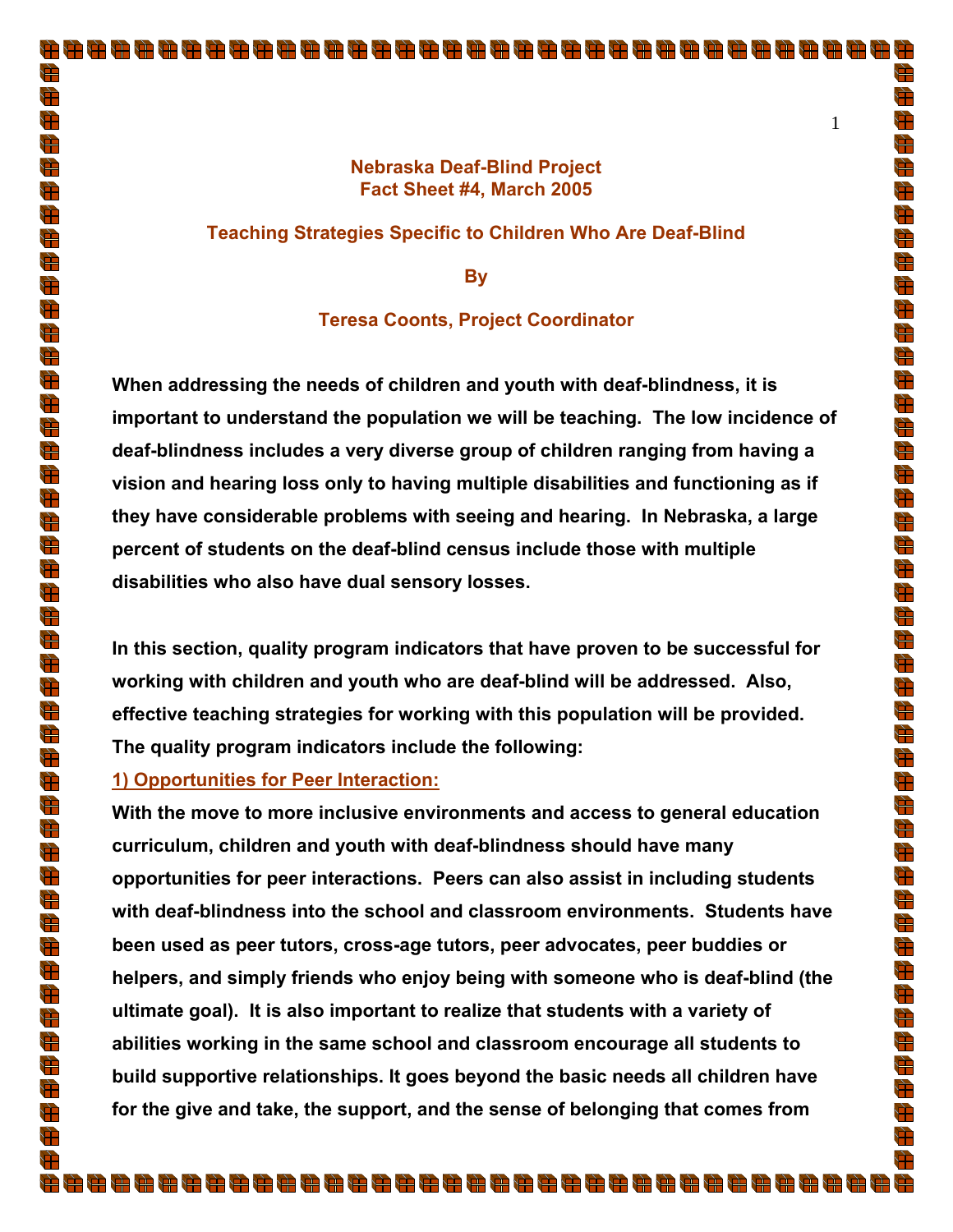**having friends. Having relationships assists children in forming strong values, attitudes, and social skills necessary for becoming successful, contributing members of tomorrow's society.** 

## **2) Collaborative Team Planning:**

**Collaboration has become a key concept used in fostering effective schools for all children and success for including students with deaf-blindness into their schools and classrooms. By collaborating, each individual is able to contribute what he or she knows best. It is the key for providing support and developing effective teaching strategies for this population. The collaborative team offers a framework through which the skills of each member can be used. The team can vary in size and in composition, involving any possible combination of the following key members:** 

- **► the student and the student's parents**
- **► classroom teacher**
- **► special education personnel (teachers, therapists, counselors, etc.)**
- **► the student's classmates/friends**
- **► school administrators**
- **► paraprofessionals/teacher assistants**

**Planning together to make schools more responsive to the individual students' needs may take extra time, effort, and coordination of schedules. District-wide administrators can play a key role by promoting practices which encourage collaboration. Some school administrators have developed a master school schedule that allows time for teams to meet, made resources available (such as a substitute teacher to fill in when team members are planning), and providing inservice training on collaborative teaming for staff. Some examples of collaborative teaming which have been used both in Nebraska and across the nation include:** 

**► Collaborative consultation (a regular educator, a special educator, and others meeting on a regular basis to develop strategies for supporting a** 

۲Ŧ

 $\sum_{i=1}^{n}$ 

d.<br>H

 $\bigoplus$ 

g<br>H

Ì

 $\bigoplus$ 

 $\frac{1}{\sqrt{2}}$ 

 $\bigoplus$ 

 $\frac{1}{\sqrt{2}}$ 

 $\frac{1}{\sqrt{2}}$ 

 $\Rightarrow$ 

 $\frac{1}{\sqrt{2}}$ 

 $\bigoplus$ 

 $\sum_{i=1}^{n}$ 

 $\bigoplus$ 

 $\overline{p}$ 

 $\frac{d}{dt}$  $\frac{1}{\sqrt{2}}$ 

 $\frac{1}{\sqrt{2}}$  $\frac{d\mathbf{r}}{d\mathbf{r}}$ 

 $\bigoplus$ 

 $\frac{1}{\sqrt{2}}$ 

 $\sum_{i=1}^{n}$ 

 $\frac{d\mathbf{r}}{d\mathbf{r}}$ 

 $\overrightarrow{+}$ 

 $\frac{1}{\sqrt{2}}$  $\frac{1}{\sqrt{2}}$ 

 $\frac{4}{\sqrt{2}}$ 

 $\bigoplus$ 

 $\sum_{i=1}^{n}$ 

#

 $\overline{p}$ 

 $\bigoplus$ 

 $\frac{1}{\sqrt{2}}$ 

 $\frac{1}{\sqrt{2}}$ 

 $\frac{4}{\sqrt{2}}$ 

 $\Rightarrow$ 

 $\frac{1}{\sqrt{2}}$ 

 $\overline{\mathbb{R}}$ 

 $\frac{1}{\sqrt{2}}$  $\bigoplus$ 

 $\bigoplus$ 

 $\sum_{i=1}^{n}$  $\bigoplus$ 

Ħ

Ħ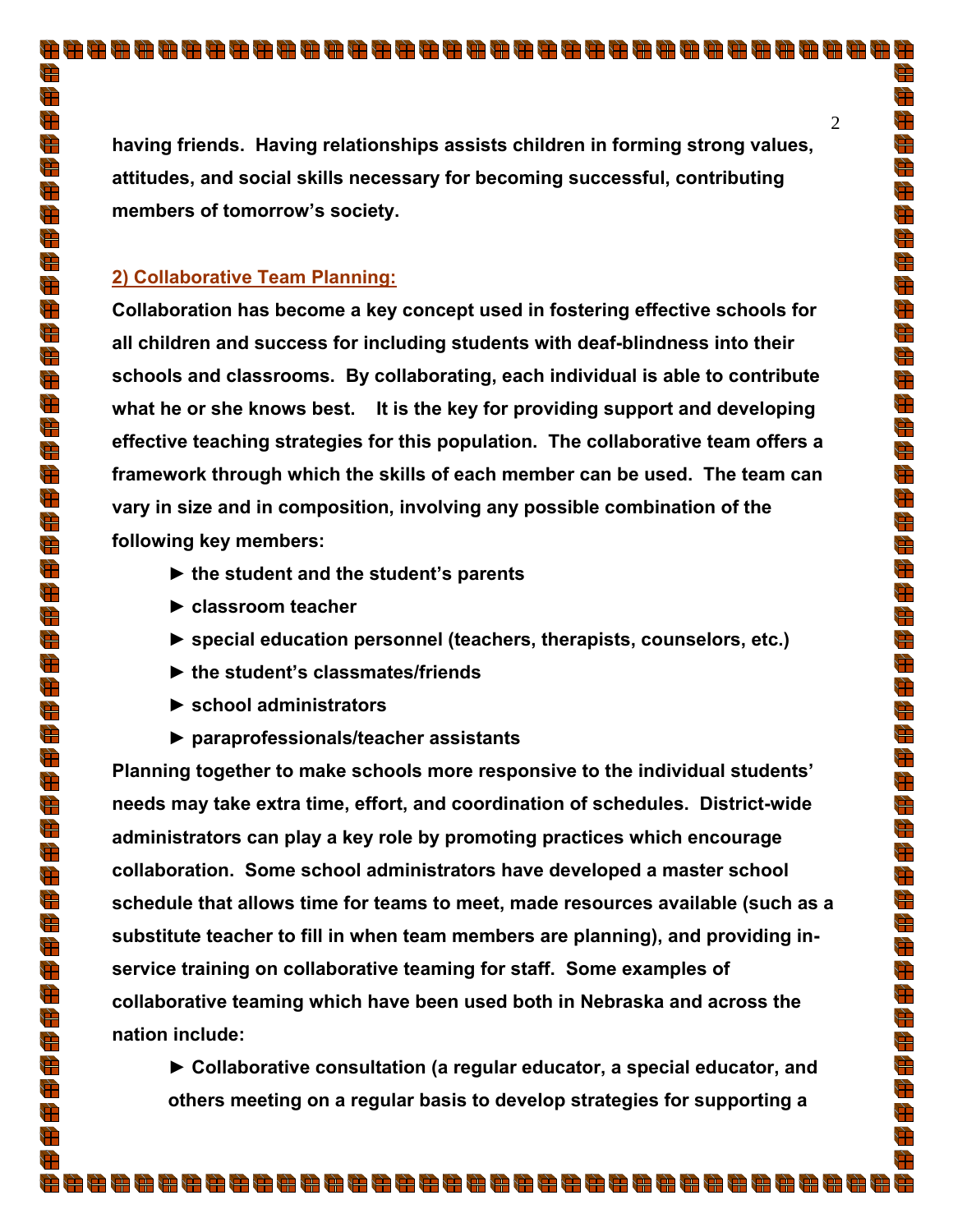È

 $\bigoplus$  $\bigoplus$ 

 $\frac{4}{\sqrt{2}}$ 

 $\bigoplus$ 

 $\bigoplus$  $\frac{1}{\sqrt{2}}$ 

g<br>Al

 $\bigoplus$  $\frac{1}{\sqrt{2}}$ 

 $\frac{1}{\sqrt{2}}$ 

 $\frac{4}{\sqrt{2}}$ 

 $\overrightarrow{ }$  $\bigoplus$ 

 $\sum_{i=1}^{n}$ 

 $\bigoplus$ 

 $\bigoplus$ 

 $\frac{d}{dt}$ 

 $\frac{1}{\sqrt{2}}$ 

 $\frac{1}{\sqrt{2}}$ 

 $\frac{1}{\sqrt{2}}$ 

 $\bigoplus$ 

 $\frac{1}{\sqrt{2}}$ 

 $\sum_{i=1}^{n}$ 

 $\bigoplus$ 

 $\bigoplus$ 

 $\frac{1}{\sqrt{2}}$ 

 $\frac{1}{\sqrt{2}}$  $\frac{4}{\sqrt{2}}$ 

 $\bigoplus$ 

 $\bigoplus$ 

 $\bigoplus$ 

 $\frac{4}{\sqrt{2}}$ 

 $\frac{1}{\sqrt{2}}$ 

 $\frac{1}{\sqrt{2}}$ 

 $\frac{1}{\sqrt{2}}$ 

 $\bigoplus$ 

 $\overrightarrow{ }$ 

 $\frac{1}{\sqrt{2}}$ 

d.<br>He

 $\frac{1}{\sqrt{2}}$ 

 $\frac{1}{\sqrt{2}}$ 

 $\bigoplus$  $\frac{1}{2}$ 

 $\bigoplus$ 

 $\bigoplus$ 

Ħ

**particular student)** 

**► Team and/or Co-Teaching ( a regular education and a special education teacher planning and teaching lessons together in the general education classroom)** 

**► Peer Coaching and/or Mentoring (teachers modeling and providing feedback about effective teaching techniques for each other).** 

 **►The special education teacher planning and teaching a lesson to the whole class on a regular basis - (e.g. special education teacher facilitating effective learning lessons where students explore and practice how to accept and get along with each other).** 

## **3) Cooperative Learning:**

**Cooperative learning has been implemented in schools throughout the nation when working with heterogeneous groups of students. It may be defined as working cooperatively in pairs or small groups to help one another master assigned material. It allows students to be actively involved in their own learning. For the child who is deaf-blind, this approach can provide the stimulation needed to maintain interest and attention to a task. It also will allow the hands-on involvement of students in the learning process which is valuable to the student with dual sensory losses. These students learn more when given the opportunity to interact, explore, touch, and perform skills.** 

**Johnson & Johnson (1984), describe four components of cooperative learning: positive interdependence, individual accountability, interpersonal and small group skill development and group processing, and face-to-face interaction. Positive interdependence refers to the cooperative goal structure build into each lesson. Students work together and share common materials working toward a common goal.** 

**Individual accountability means each student must contribute to the final product or outcome. Students usually are assigned roles within the cooperative groups**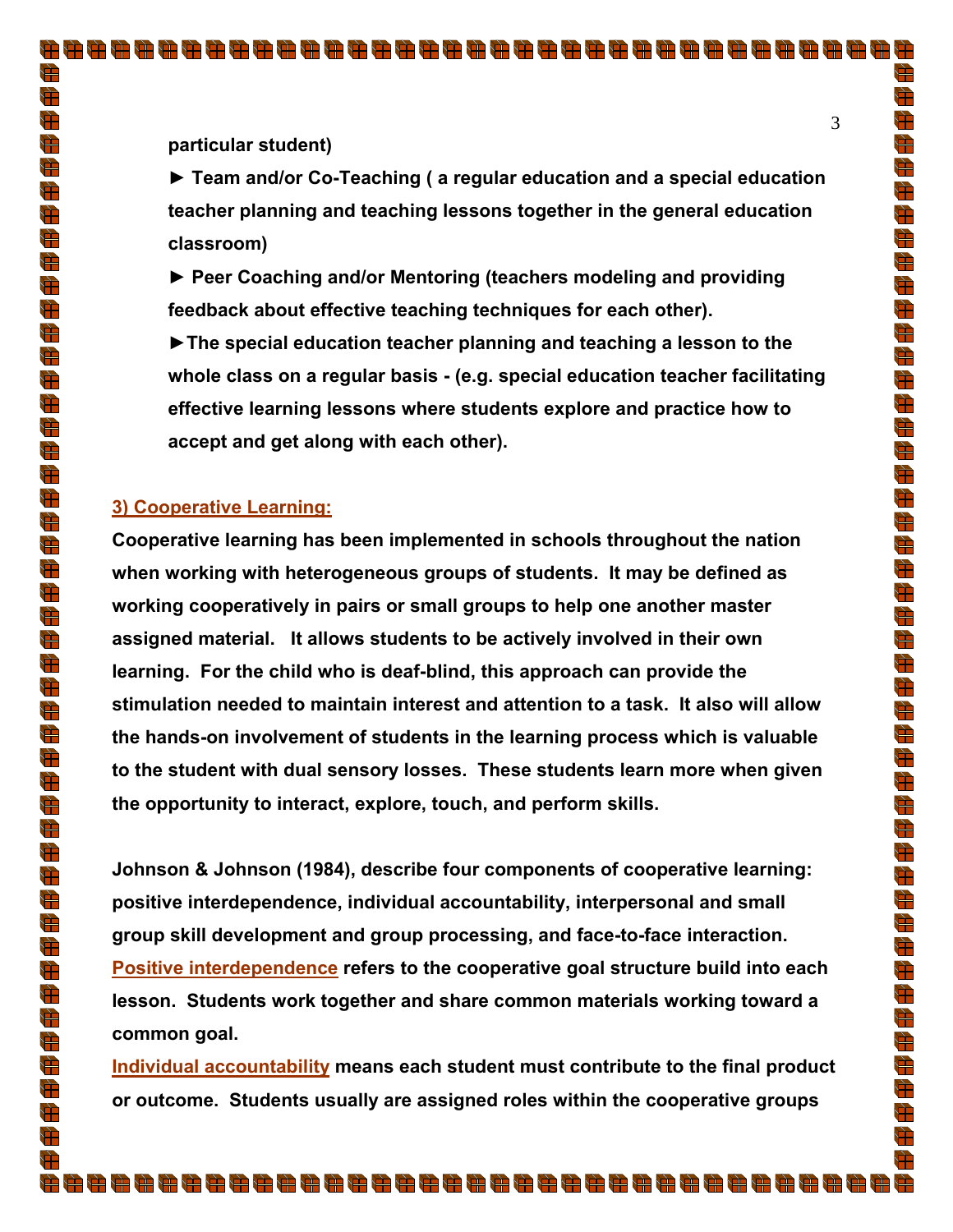**(e.g., praiser, checker, encourager, materials manager).** 

**Interpersonal and small group skill development refers to a social skill objective being taught during a period of time within each lesson. Feedback is given to each group regarding how they did with the social skill objective. Face-to-face interactions give students in cooperative groups numerous opportunities to work together. Teachers should ensure that cooperative groups are formed heterogeneously, with students mixed by culture, ethnicity, gender, and ability. Groups usually stay intact for approximately 4-6 weeks so that the desired interaction skills can be acquired.** 

**4) Functional Age-Appropriate Activities**: **Functional skills are those that, if not performed by the student, would have to be performed by someone else. A skill selected for instruction will have a naturally-occurring purpose (i.e., walking up steps to enter the library versus walking up portable wooden steps that end at a wall) and will be performed in natural settings. The age appropriate skills selected to be taught are similar to skills acquired, performed, and valued by nondisabled individuals of approximately the same age.** 

**Activities can be meaningful based on the relevance or the value ascribed to them by the student and the family (Smith & Levack, 1996). An 7-year-old student who is deaf-blind and has multiple disabilities is practicing social skills in an art activity in a general education art class and engaged in a meaningful activity even though the activity itself may have no direct functional application in that student's life after school age. However, at age 7, it is an important part of being a part of his school community. This activity is providing him exposure and expectation of learning about art which can lead to a preferred leisure activity in the future.** 

8888888888888888888888888888888888888

È

 $\sum_{i=1}^{n}$ 

d.<br>H

 $\frac{4}{\sqrt{2}}$ 

 $\bigoplus$ 

Ì

 $\bigoplus$ 

g<br>Al

 $\bigoplus$  $\frac{1}{\sqrt{2}}$ 

 $\frac{1}{\sqrt{2}}$ 

 $\bigoplus$ 

 $\overline{\mathbb{H}}$ 

 $\frac{4}{\sqrt{2}}$ 

 $\sum_{i=1}^{n}$  $\bigoplus$ 

 $\bigoplus$ 

 $\frac{d\mathbf{r}}{d\mathbf{r}}$  $\frac{1}{\sqrt{2}}$ 

d<br>H

 $\frac{1}{\sqrt{2}}$ 

 $\bigoplus$ 

 $\frac{1}{\sqrt{2}}$ 

 $\sum_{i=1}^{n}$ 

 $\frac{d\mathbf{r}}{d\mathbf{r}}$ 

 $\bigoplus$ 

 $\frac{1}{\sqrt{2}}$  $\frac{1}{\sqrt{2}}$ 

 $\frac{4}{\sqrt{2}}$ 

 $\bigoplus$ 

 $\sum_{i=1}^{n}$ 

 $\bigoplus$ 

 $\frac{d\mathbf{r}}{d\mathbf{r}}$  $\bar{\mathbf{P}}$ 

 $\frac{1}{\sqrt{2}}$ 

 $\bigoplus$  $\frac{d\mathbf{F}}{d\mathbf{F}}$ 

 $\Rightarrow$ 

 $\frac{1}{\sqrt{2}}$ 

d.<br>He

 $\frac{1}{\sqrt{2}}$  $\frac{1}{\sqrt{2}}$ 

 $\Rightarrow$  $\sum_{i=1}^{n}$ 

 $\bigoplus$ 

 $\Rightarrow$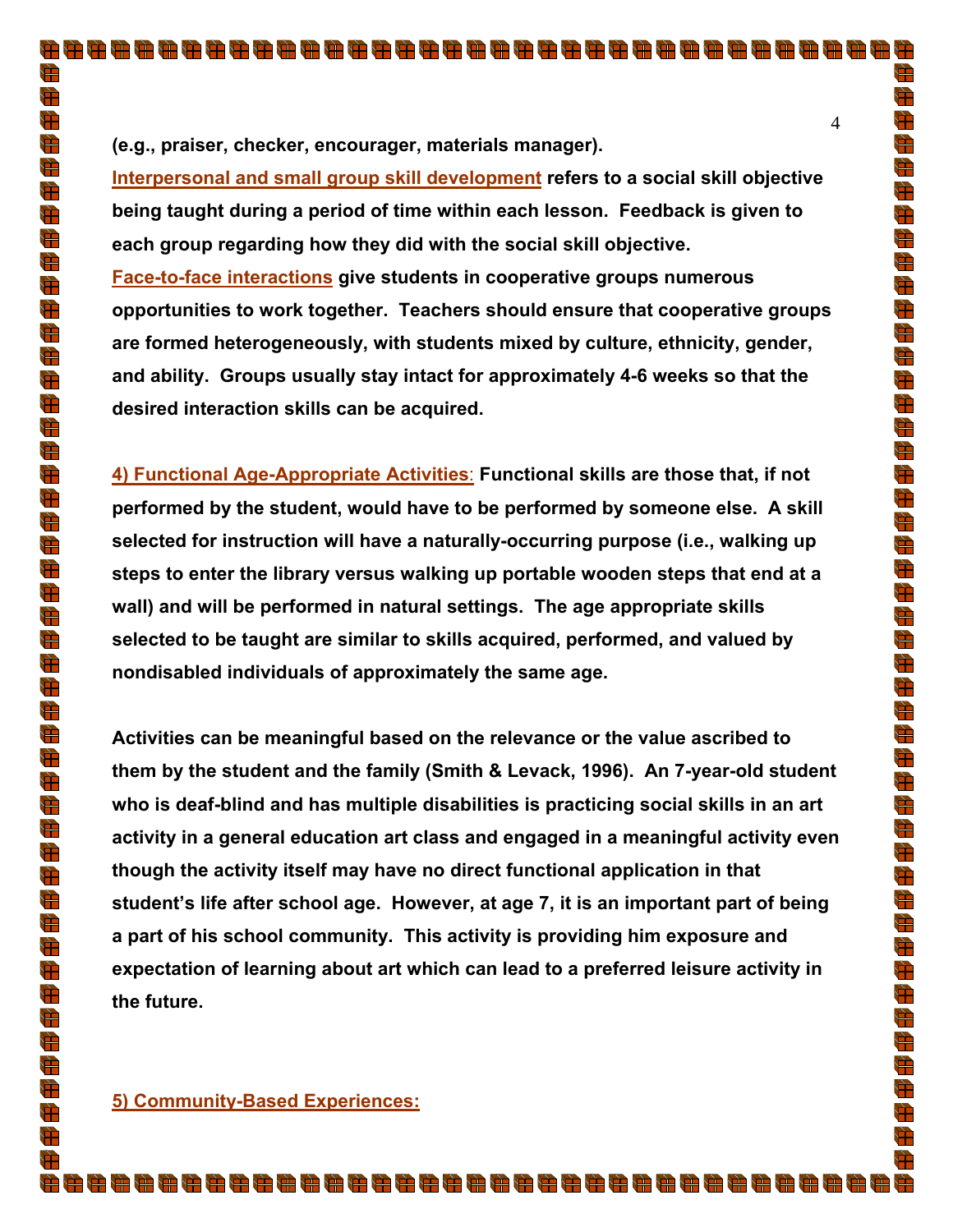**Opportunities to learn skills in the community are very important at every age. For the younger student, the school may be the primary community environment. For secondary-age students, opportunities to work and socialize with nondisabled adults becomes increasingly important. Usually, the emphasis on community-based instruction as part of the school-day curriculum increases as the student gets older (Smith & Levack, 1996). According to (Downing, 2000), community-based instruction is based on some key concepts:** 

- **► Individualized instruction to teach specific skills within the most natural environment;**
- **► Instruction occurs on an individual basis or in very small groups;**
- **► Instruction relates to specific IEP objectives as determined by the educational team;**
- **► The goal of community-based instruction is to increase competent functioning individuals in normalized environments, now and in the future;**
- **► Community-based instruction is NOT a field trip.**

## **6) Access to meaningful Communication:**

**Communication for the student who is deaf-blind is one of the most critical skills for this population. Communication is more than the use of words. It is the way we reach out to other people in our environment. It is the way we connect to each other both verbally and nonverbally. It is the way we express our feelings, share information, tease, joke, and convey needs (Downing, 1999). For the student who is deaf-blind, it is so important that each child is given access to communication and allowed to be heard for what they have to say with language, with gestures, with movements, with voice, with hands, with eyes, with silence (Miles & Riggio 1999). Educators must help all students communicate by providing appropriate motivation, keeping expectations high, and letting those with disabilities realize that what they have to say is valued (Downing, 1999).** 

**There are many modes of communication for children and youth who have dual** 

8888888888888888888888888888888888888

È

 $\bigoplus$ 

d.<br>H

 $\frac{4}{\sqrt{2}}$ 

 $\bigoplus$ 

 $\bigoplus$ 

 $\frac{1}{\sqrt{2}}$ 

 $\bigoplus$ 

 $\bigoplus$  $\frac{1}{\sqrt{2}}$ 

 $\frac{1}{\sqrt{2}}$  $\frac{4}{\sqrt{2}}$ 

 $\frac{d}{dt}$ 

 $\frac{d\mathbf{F}}{d\mathbf{F}}$ 

 $\sum_{i=1}^{n}$ 

 $\bigoplus$ 

 $\bigoplus$ 

 $\frac{d\mathbf{r}}{d\mathbf{r}}$ 

 $\overline{\mathbf{r}}$  $\frac{1}{\sqrt{2}}$ 

 $\frac{1}{\sqrt{2}}$ 

 $\bigoplus$ 

 $\frac{1}{\sqrt{2}}$ 

 $\bigoplus$  $\frac{d\mathbf{r}}{d\mathbf{r}}$ 

 $\frac{1}{\sqrt{2}}$ 

 $\frac{1}{\sqrt{2}}$ 

 $\frac{1}{\sqrt{2}}$  $\frac{4}{\sqrt{2}}$ 

 $\bigoplus$ 

 $\sum_{i=1}^{n}$ 

 $\bigoplus$ 

 $\bigoplus$  $\bigoplus$ 

 $\frac{1}{\sqrt{2}}$ 

 $\frac{1}{\sqrt{2}}$ 

 $\frac{4}{\sqrt{2}}$ 

 $\Rightarrow$ 

 $\frac{1}{\sqrt{2}}$ 

 $\overline{\mathbb{R}}$ 

 $\frac{1}{\sqrt{2}}$  $\frac{1}{\sqrt{2}}$ 

 $\bigoplus$  $\sum_{i=1}^{n}$ 

 $\frac{1}{\sqrt{2}}$ 

 $\frac{1}{\sqrt{2}}$ 

Ħ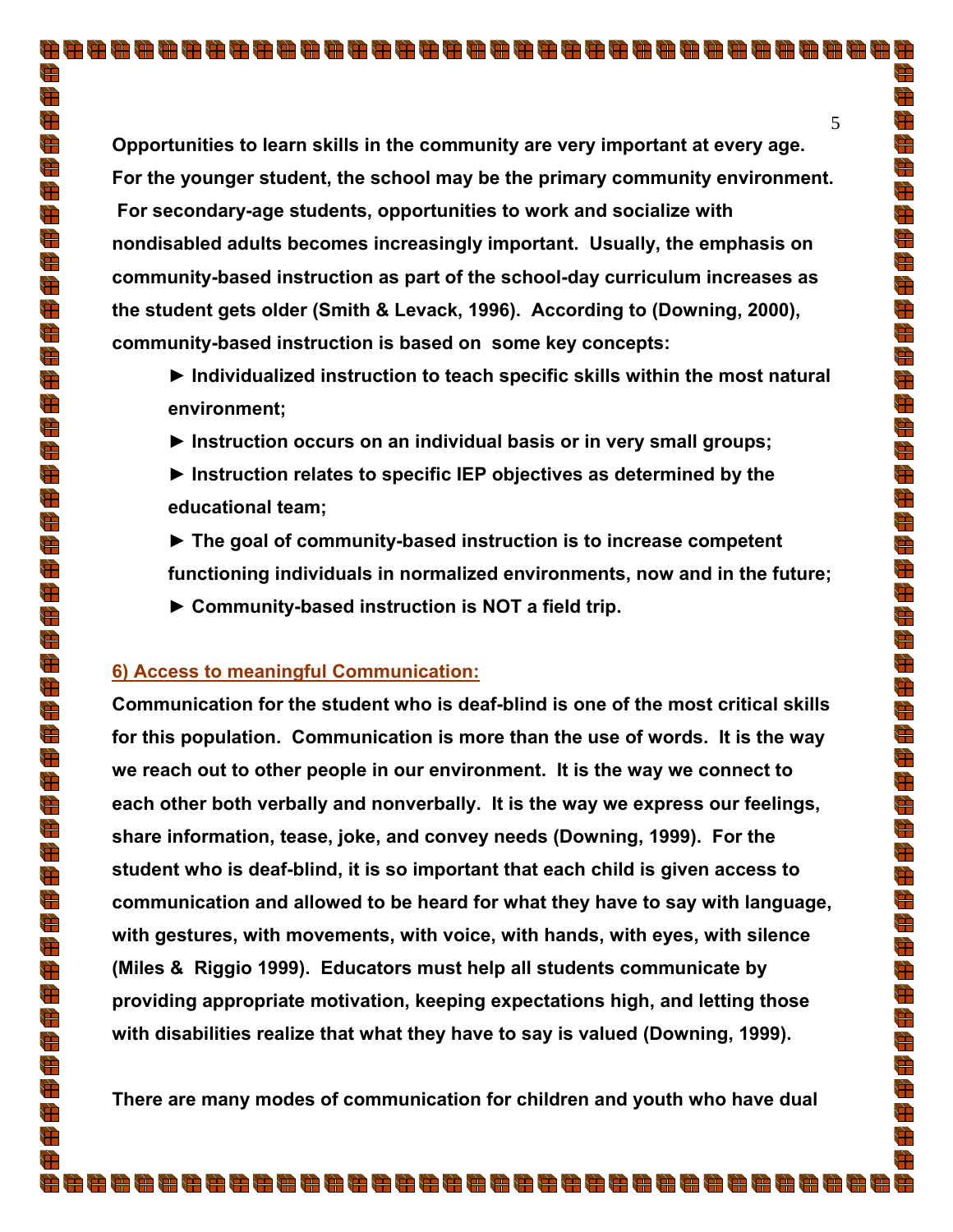**sensory impairments. It is important to understand and recognize each of these modes and to respond to all modes as being communication. Most all children who are deaf-blind use nonverbal communication modes (body language and signals, natural gestures, vocalizations, object cues, touch cues, pictures). According to Miles and Riggio (1999), "good nonverbal conversation forms the basis for language." Verbal communication is the communication of ideas through the use of words, spoken or not spoken, using a standard vocabulary and structure. This includes sign language (visual and tactile), manual alphabet, oral language and speech, written language such as print and Braille, print on the palm, and augmentative and alternative communication systems (object/picture/electronic communication systems) (Miles & Riggio, 1999).** 

**There are several important factors to consider when designing communication systems for this population:** 

#### **► Assessment of communication:**

**There are many methods to assess the communication needs of a child who is deaf-blind. They can be direct or indirect methods of assessments. Direct assessments include observing and testing the person while interacting, playing, conversing, or exploring with the student. Indirect assessments include reading reports and talking with people who know the student well, interviewing the parents for additional input, and/or conducting a home-based assessment which can provide valuable information. Some methods of assessment are formal, such as standardized tests and checklists. When using standardized test or more formal assessment methods, vision and hearing abilities must be considered.** 

**► Residual vision and hearing available for input of language and ability to interpret visual and auditory information:** 

**The team must know the functional use of vision and hearing, and how well the child interprets what he/she sees and hears. Some students may use their vision very well with adaptations (glare reduction, good contrast, lighting, etc.); however, others with the same visual concerns cannot functionally use his/her** 

۲Ŧ

 $\sum_{i=1}^{n}$ 

 $\sum_{i=1}^{n}$ 

 $\bigoplus$ 

g<br>H

 $\sum_{i=1}^{n}$ 

 $\bigoplus$ 

g<br>Al

 $\bigoplus$  $\frac{1}{\sqrt{2}}$ 

 $\frac{1}{\sqrt{2}}$ 

 $\frac{d\mathbf{r}}{d\mathbf{r}}$ 

 $\overline{\mathbb{H}}$ 

 $\frac{d\mathbf{F}}{d\mathbf{F}}$ 

 $\bigoplus$  $\bigoplus$ 

 $\frac{d\mathbf{r}}{d\mathbf{r}}$ 

 $\frac{d}{dt}$ 

 $\frac{1}{\sqrt{2}}$ 

 $\frac{1}{\sqrt{2}}$ 

 $\frac{1}{\sqrt{2}}$ 

 $\frac{d\mathbf{r}}{d\mathbf{r}}$ 

 $\frac{1}{\sqrt{2}}$ 

d.<br>H

 $\frac{d\mathbf{r}}{d\mathbf{r}}$ 

 $\bigoplus$ 

 $\frac{1}{\sqrt{2}}$  $\frac{1}{\sqrt{2}}$ 

 $\frac{d\mathbf{r}}{d\mathbf{r}}$ 

 $\bigoplus$ 

 $\sum_{i=1}^{n}$ 

 $\bigoplus$ 

 $\frac{d\mathbf{r}}{d\mathbf{r}}$  $\frac{d\mathbf{r}}{d\mathbf{r}}$ 

 $\frac{1}{\sqrt{2}}$ 

 $\bigoplus$ 

 $\frac{4}{\sqrt{2}}$ 

 $\frac{d\mathbf{r}}{d\mathbf{r}}$ 

 $\frac{1}{\sqrt{2}}$ 

 $\bigoplus$ 

 $\frac{1}{\sqrt{2}}$  $\frac{1}{\sqrt{2}}$ 

 $\Rightarrow$ 

 $\frac{1}{\sqrt{2}}$ 

 $\bigoplus$ 

 $\frac{1}{\sqrt{2}}$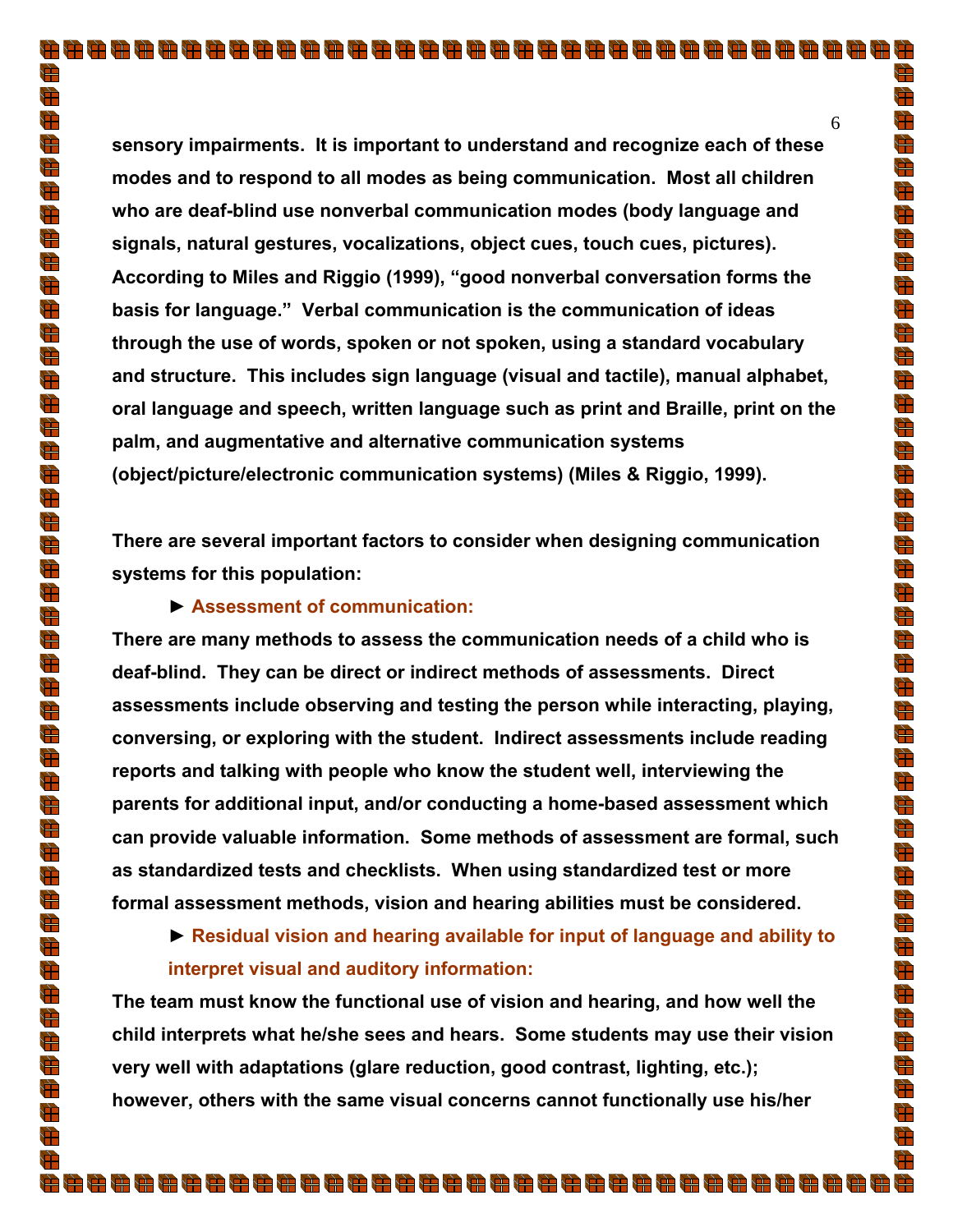**vision to access visual information. The same is true with hearing. Some students will have sufficient hearing when provided hearing aids, FM system, and/or other assistive listening devices; however, others having hearing losses that prevent access to speech sounds even when the best devices are available and in use.** 

## **► Cognitive ability:**

**The complexity of the communication system to be used must be related to the student's ability to learn. However, it should never be "an excuse" for not having a communication system in place for ALL children who have dual sensory impairments. It may be a system which uses touch and object cues only, but it still is the system the child is using to receive and express communication. Value all types of communication. It is important for each team member to know the communication system and to use the method with the child.** 

# **► Motor and muscular abilities, both oral motor, fine motor, and gross motor:**

**It is imperative to consult with therapy services for appropriate assessments in each of the areas. Teamwork will be essential for children who have physical needs including dual sensory losses to develop the most appropriate communication system. However, don't let the physical barriers deny access to communication systems.** 

# **► Atypical behavior or behavior that indicates an attention deficit disorder and/or hyperactivity:**

**Any difficulty in attention and concentration will affect the modes of communication that can be used effectively. Autistic-like behavior must be evaluated very carefully to distinguish it from behaviors associated with sensory loss.** 

## **► Personal learning style and preference of the student:**

**The team should and must take into consideration the learning style and preference of each student who is deaf-blind. They should consider the child's social skills and interactions, the patience of the child with difficult tasks, the** 

888888888888888888888888888888888888

È

 $\sum_{i=1}^{n}$ 

 $\sum_{i=1}^{n}$ 

 $\frac{1}{\sqrt{2}}$ 

 $\bigoplus$ 

 $\sum_{i=1}^n$ 

 $\overleftrightarrow{ }$ 

 $\bigoplus$  $\bigoplus$ 

 $\frac{d}{dt}$ 

 $\bigoplus$ 

 $\bigoplus$ 

 $\Rightarrow$ 

 $\frac{1}{\sqrt{2}}$ 

 $\sum_{i=1}^{n}$  $\bigoplus$ 

 $\overrightarrow{1}$ 

 $\frac{d\mathbf{r}}{d\mathbf{r}}$  $\frac{1}{\sqrt{2}}$ 

d<br>H

 $\frac{1}{\sqrt{2}}$ 

 $\frac{d\mathbf{r}}{d\mathbf{r}}$ 

 $\frac{1}{\sqrt{2}}$ 

 $\sum_{i=1}^{n}$ 

 $\frac{d\mathbf{r}}{d\mathbf{r}}$ 

 $\bigoplus$ 

 $\frac{1}{\sqrt{2}}$ 

 $\frac{1}{\sqrt{2}}$ 

 $\frac{4}{\sqrt{2}}$  $\bigoplus$ 

 $\frac{1}{\sqrt{2}}$ 

 $\bigoplus$  $\frac{d\mathbf{r}}{d\mathbf{r}}$ 

 $\overline{\overline{\overline{u}}}$ 

 $\frac{1}{\sqrt{2}}$ 

 $\frac{1}{\sqrt{2}}$  $\bigoplus$ 

 $\frac{d\mathbf{r}}{d\mathbf{r}}$ 

 $\frac{d\mathbf{r}}{d\mathbf{r}}$ 

 $\bigoplus$ 

 $\frac{d\mathbf{r}}{d\mathbf{r}}$ 

 $\Rightarrow$ 

 $\Rightarrow$  $\frac{1}{\sqrt{2}}$ 

 $\bigoplus$ 

 $\frac{1}{\sqrt{2}}$ Đ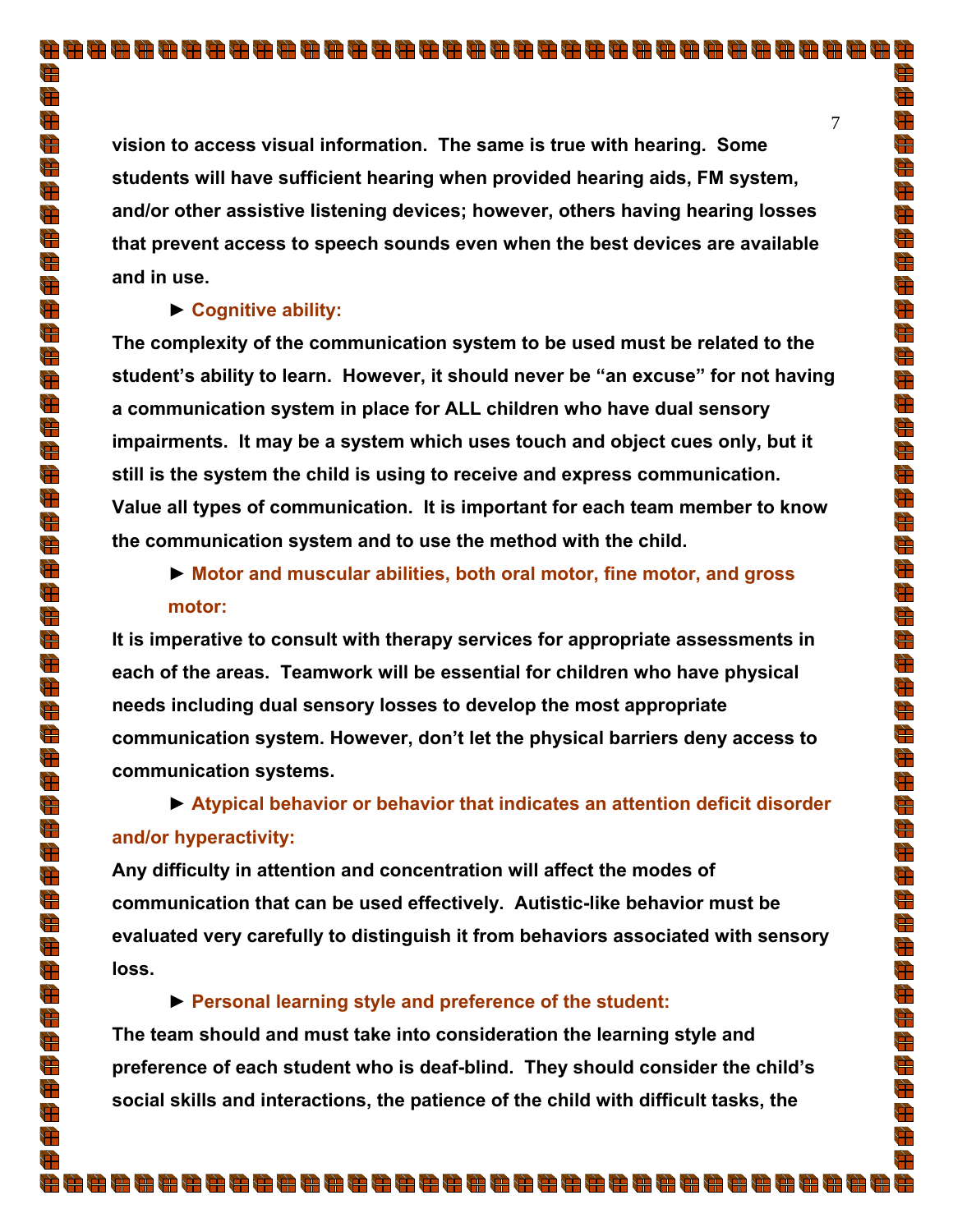$\bigoplus$ 

 $\frac{d}{dt}$ 

 $\bigoplus$ 

 $\bigoplus$ 

a an

A)

**child's perseverance, the topics of interest of each child, the personal preference for the communication modes, and the past experiences of success and failure.** 

# **► Personal preferences of other people closely involved in the student's life:**

**It is vital that the family shares their hopes and dreams regarding the communication system/mode with the team. Educators should ensure that the family is well informed about all the possibilities available for their child. The high expectation of family members in regard to modes of communication is so important for the success of the communication system used.** 

**► The skills of those who will teach the child:** 

**The language fluency and the possibility of acquiring more skills for team members are very important. For example, if a child is truly going to be a sign language user, it does not mean each person has to know sign language, but it does mean each person being willing to learn and adjust to the student's needs. It also means for those children using touch and object cues, for the team members to develop, implement, and be consistent in their use across the entire school day. (Miles & Riggo, 1999).** 

## **7) Person Centered Futures Planning**–

**This is sometimes referred to as life-style planning and is a philosophy and process that recognized the need for informal types of support in a child's life, for families and students with dual sensory impairments to develop a positive future for themselves and the student, and to focus on a child's strengths as opposed to his/her deficits. The initial focus for using Person-Centered Futures Planning was to assist in the transition of children with disabilities to post-school environments (e.g. Mount, 1987). There have been additional Person-Centered Futures Planning processes such as the** *McGill Action Planning System* **(MAPS) which focuses on identifying strategies to use to include students with disabilities into classrooms and communities, and generating IEP goals and**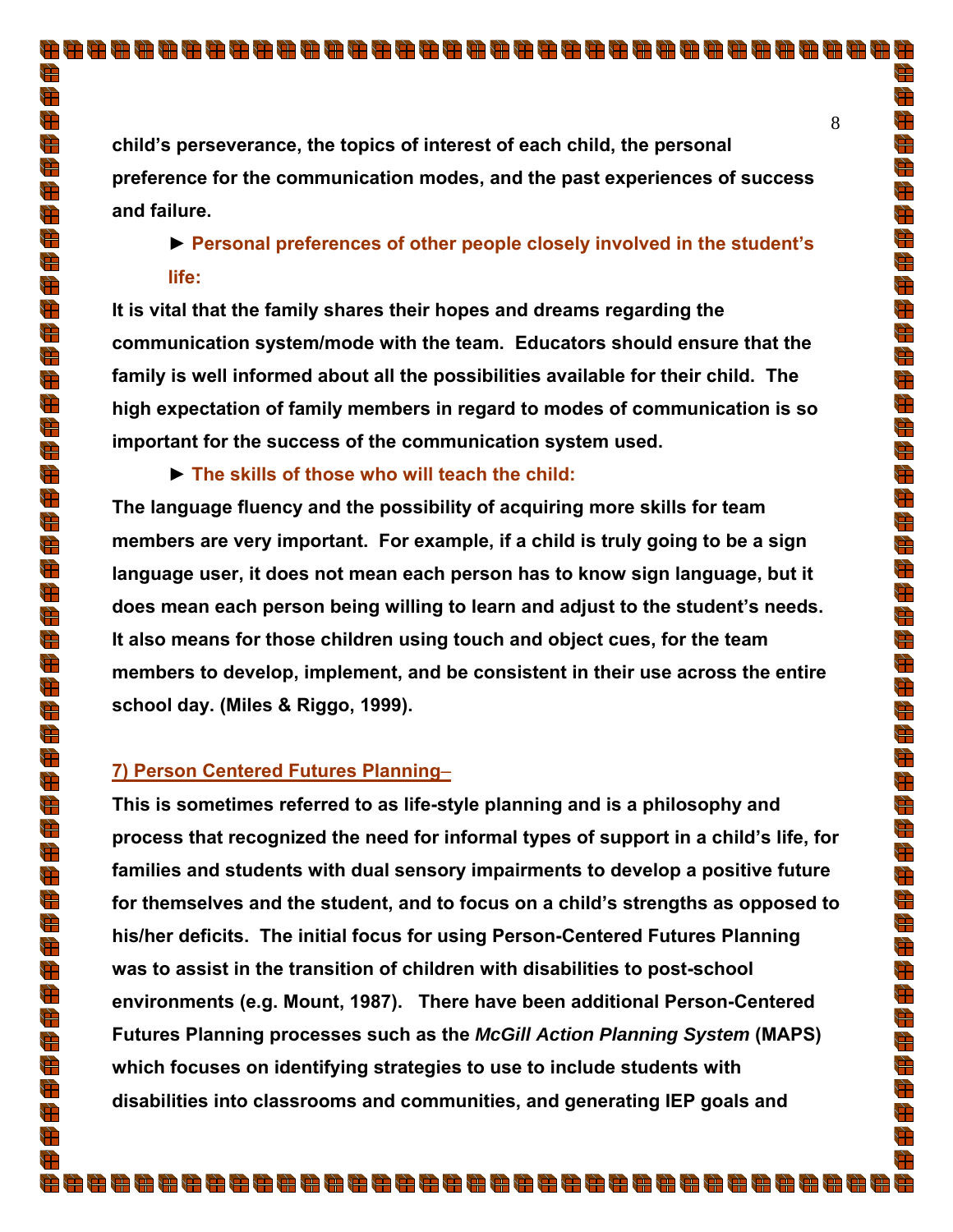**objectives based on the student's dreams, strengths, and needs (Vandercook, York, and Forest, 1989). In 1999, Grisham-Brown and Haynes, developed** *Reach for the Stars: A Transition Process for Families of Young Children***. This process reflects a person-centered philosophy that can be used with infants, toddlers and preschoolers for the specific purpose of facilitating transitions to preschool and kindergarten programs.** 

#### **Some key components of Person-Centered Futures Planning include:**

**► Pulling the team together which includes the student, family and family members, IEP team members, adult agency members, and any additional community members. The process encourages them to share all they know about and wish for the person who is deaf-blind.** 

**► The next step involves the development of a variety of "Maps" that explore a child's past history, current abilities, likes and dislikes, communication, choices, future dreams, and other areas that are decided on by the group. This "Map" which is a graphic representation serves as a blueprint to the future. It provides a positive snapshot of the child and his/her hopes, dreams for the future as well as the hopes, dreams, and fears of the family and team members.** 

**► Finally, the mapping information can be used in a variety of ways. It is important to take the "Future Map" and develop goals and objectives specific to the child's needs, preferences, hopes and dreams. Many teams use the "Maps" at IEP meetings when discussing and planning transition to adult services and/or transition to new environments. It is an important process for supporting the child in a positive manner and assisting the team including the family in reaching the goals.** 

#### **8) Transdisciplinary Model**:

**In this team approach, the educational process is a shared responsibility of all team members. Therapists and other specialist may work directly with a student when assessing, when diagnostic teaching, and when assisting with** 

È

 $\frac{1}{\sqrt{2}}$ 

 $\bigoplus$ 

 $\frac{d\mathbf{r}}{d\mathbf{r}}$ 

 $\bigoplus$ 

 $\frac{1}{\sqrt{2}}$ 

 $\frac{1}{\sqrt{2}}$ 

 $\frac{d\mathbf{r}}{d\mathbf{r}}$  $\frac{4}{3}$ 

 $\frac{4}{\sqrt{2}}$ 

 $\bigoplus$ 

 $\bigoplus$ 

 $\bigoplus$ 

 $\frac{4}{\sqrt{2}}$ 

 $\overline{\mathbf{r}}$  $\bigoplus$ 

 $\frac{d\mathbf{r}}{d\mathbf{r}}$ 

 $\frac{d}{dt}$  $\frac{1}{\sqrt{2}}$ 

 $\frac{1}{\sqrt{2}}$  $\frac{d\mathbf{r}}{d\mathbf{r}}$ 

 $\frac{d\mathbf{r}}{d\mathbf{r}}$ 

 $\frac{1}{\sqrt{2}}$ 

 $\bigoplus$ 

 $\frac{d\mathbf{r}}{d\mathbf{r}}$  $\overline{\overline{\overline{u}}}$ 

 $\frac{1}{\sqrt{2}}$  $\frac{1}{\sqrt{2}}$ 

 $\frac{d\mathbf{r}}{d\mathbf{r}}$ 

 $\bigoplus$ 

 $\frac{1}{\sqrt{2}}$ 

 $\bigoplus$  $\frac{d\mathbf{r}}{d\mathbf{r}}$ 

 $\frac{1}{\mathbf{E}}$ 

 $\frac{1}{\sqrt{2}}$ 

 $\bigoplus$ 

 $\bigoplus$ 

 $\frac{1}{\sqrt{2}}$ 

 $\frac{1}{\sqrt{2}}$ 

 $\bigoplus$  $\frac{d\mathbf{r}}{d\mathbf{r}}$ 

 $\bigoplus$ 

 $\bigoplus$  $\frac{1}{\sqrt{2}}$ 

 $\bigoplus$ 

 $\frac{1}{\sqrt{2}}$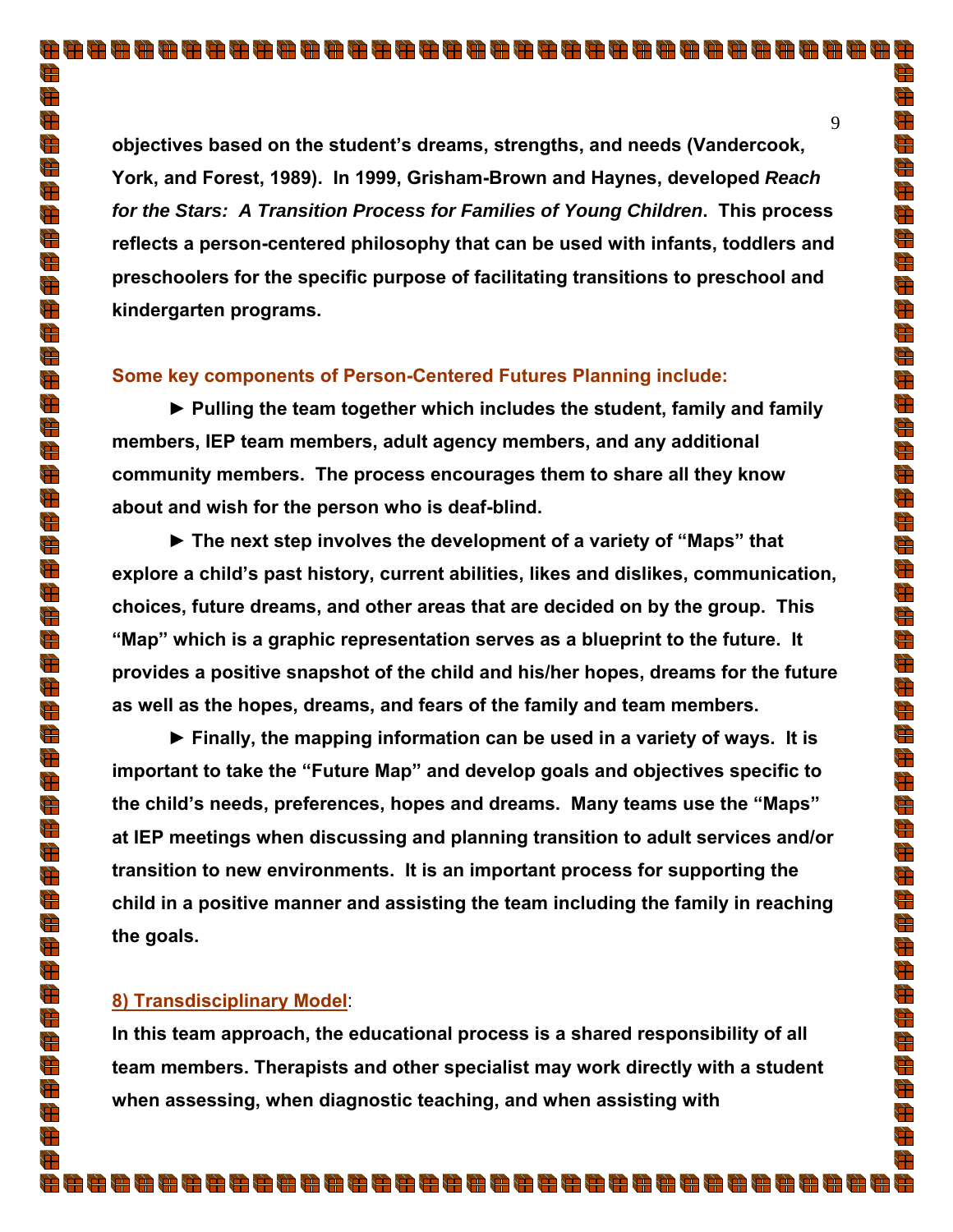**implementing of specific instruction; however, teachers, and paraprofessionals are usually the primary direct implementers of instruction. Transdisciplinary teaming has emerged as a best educational practice (Smith and Levack,1996). This model minimizes the numbers of people who will work with a child on a daily basis and provides opportunities for cross-training of staff. It reduces the likelihood of the child being continually "pulled out" for special related services (Miles & Riggio, 1999).** 

**Some teams in Nebraska are also using a coaching model for the delivery of related services. This has been more specific to early intervention and early childhood, but can also be considered for all age groups.** 

## **9) Access to Deaf-Blind Adults**

**Children and young adults who are deaf-blind should be given many opportunities to interact and form friendships with the adults in the community who are deaf-blind. In many states, there are organizations or support groups where deaf-blind adults are available to provide support to each other and to also suggest any changes in the community in which they live, work, and play. As educators, we should be focusing on encouraging family members and the child who is deaf-blind to connect with those adults who are deaf-blind.** 

**At the local level, the Nebraska Commission for the Blind and Visually Impaired has a social support group for adults who are deaf-blind called Hand-In-Hand. This group has a variety of social events which encourages all adult consumers who are deaf-blind to be a part of and support. Transition-age youth are also encouraged to attend and meet adult role models who are deaf-blind.** 

**At the national level, there are also many additional organizations which either support adults or families of children who are deaf-blind. Some of these organizations include the American Association of the Deaf-Blind (AADB), the National Family Association for the Deaf-Blind (NFADB), Helen Keller National** 

8888888888888888888888888888888888888

10

÷۳

 $\sum_{i=1}^{n}$ 

 $\sum_{i=1}^{n}$ 

 $\bigoplus$ 

g<br>H

 $\bigoplus$ 

 $\frac{1}{\sqrt{2}}$ 

 $\bigoplus$ 

 $\bigoplus$  $\frac{1}{\sqrt{2}}$ 

 $\frac{1}{\sqrt{2}}$  $\frac{4}{\sqrt{2}}$ 

 $\bigoplus$  $\frac{1}{\sqrt{2}}$ 

 $\sum_{i=1}^{n}$ 

 $\bigoplus$ 

 $\bigoplus$ 

 $\frac{d\mathbf{r}}{d\mathbf{r}}$ 

 $\overline{\mathbf{r}}$ 

 $\frac{1}{\sqrt{2}}$ 

 $\frac{1}{\sqrt{2}}$ 

 $\bigoplus$ 

 $\frac{1}{\sqrt{2}}$ 

 $\sum_{i=1}^{n}$ 

 $\frac{d\mathbf{r}}{d\mathbf{r}}$ 

 $\bigoplus$ 

 $\frac{1}{\sqrt{2}}$  $\frac{1}{\sqrt{2}}$ 

 $\frac{4}{\sqrt{2}}$ 

 $\bigoplus$ 

 $\sum_{i=1}^{n}$ 

 $\frac{1}{\sqrt{2}}$ 

 $\frac{d\mathbf{r}}{d\mathbf{r}}$  $\frac{d}{dt}$ 

 $\frac{1}{\sqrt{2}}$ 

 $\frac{1}{\sqrt{2}}$ 

 $\bigoplus$ 

 $\overline{\mathbb{H}}$ 

 $\frac{1}{\sqrt{2}}$ 

 $\overline{\mathbb{R}}$ 

 $\frac{1}{\sqrt{2}}$ 

 $\sum_{i=1}^{n}$ 

 $\bigoplus$  $\frac{1}{\sqrt{2}}$ 

 $\frac{1}{\sqrt{2}}$ 

 $\frac{1}{\sqrt{2}}$ 

Ħ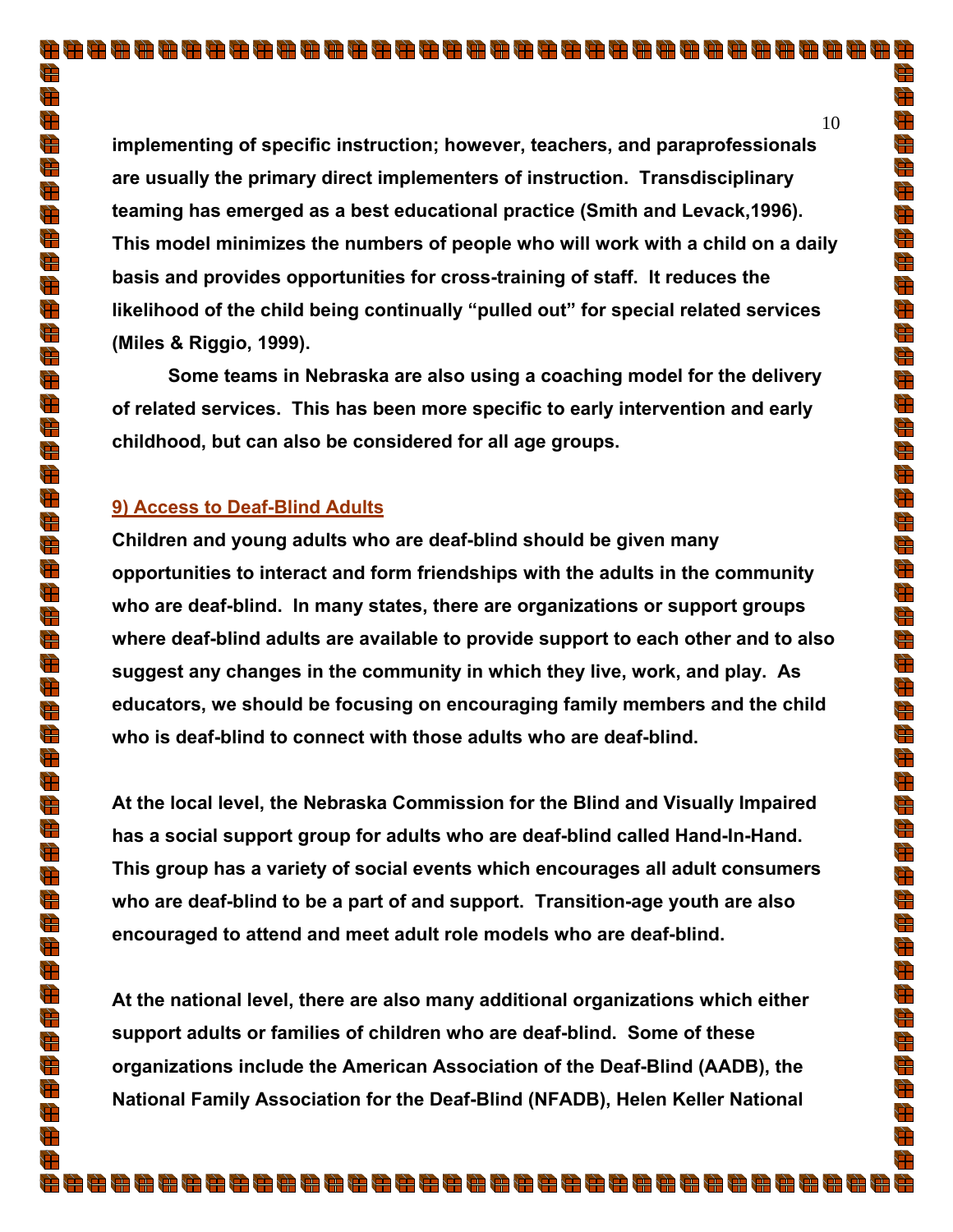**Center (HKNC), and Deafblind International (DbI). It is critical for each team member to think "life-long" for the children they serve. Each child will need to connect to an adult role model especially during those early years of transition. It is important for family members to see other deaf-blind adults living normal lives and enjoying life. It is also critical for team members to meet deaf-blind adults so they can see the potential for each of their students.**

#### **Environmental Considerations:**

**The quality program indicators will guide educators in setting and establishing effective best practices programs for children and youth who are deaf-blind. Some additional considerations also must be addressed when working with this low incidence population. The environmental considerations must also be considered when working with these children. It is important to realize the diversity of this population and make any adaptations and/or accommodations depending on each child's unique needs.** 

**Some environmental strategies to consider are listed below:** 

**1) Background Noise:** 

**► Reduce the amount of background noise in the environment.** 

**Background sounds are often overlooked. Radios, televisions, children playing, general classroom noise, lawnmowers and traffic all add to the list of sounds that may be distracting to a child. While it is not possible to remove all background noise, be aware of the effect they may have on the child's level of attention.** 

**► Making simple modifications to the classroom (installing carpet, putting rubber tips or tennis balls on desk/table/chair legs, installing curtains, maintaining ventilation systems, doors, lighting, and windows).** 

**► Some districts have installed a sound-field FM system which allows for the control of the acoustic environment and can help all students in the classroom (Lace, 2000).** 

11

È

 $\frac{1}{\sqrt{2}}$ 

 $\bigoplus$ 

 $\frac{4}{\sqrt{2}}$ 

 $\bigoplus$ 

 $\Rightarrow$ 

 $\frac{1}{\sqrt{2}}$ 

 $\frac{d\mathbf{r}}{d\mathbf{r}}$ 

 $\bigoplus$  $\frac{1}{\sqrt{2}}$ 

 $\bigoplus$ 

 $\bigoplus$ 

 $\frac{1}{\sqrt{2}}$ 

 $\frac{1}{\sqrt{2}}$ 

 $\sum_{i=1}^{n}$ 

 $\bigoplus$ 

 $\frac{1}{\sqrt{2}}$ 

 $\frac{d\mathbf{r}}{d\mathbf{r}}$  $\frac{1}{\sqrt{2}}$ 

 $\frac{1}{\sqrt{2}}$ 

 $\frac{1}{\sqrt{2}}$  $\frac{1}{\sqrt{2}}$ 

 $\frac{1}{\sqrt{2}}$  $\bigoplus$ 

 $\frac{d\mathbf{r}}{d\mathbf{r}}$ 

 $\frac{1}{\sqrt{2}}$  $\frac{1}{\sqrt{2}}$ 

 $\frac{d\mathbf{r}}{d\mathbf{r}}$ 

 $\bigoplus$ 

 $\sum_{i=1}^{n}$ 

 $\bigoplus$  $\frac{d\mathbf{r}}{d\mathbf{r}}$ 

 $\overline{\overline{\overline{u}}}$ 

 $\frac{1}{\sqrt{2}}$ 

 $\frac{1}{\sqrt{2}}$  $\bigoplus$ 

 $\Rightarrow$ 

 $\frac{1}{\sqrt{2}}$ 

 $\overline{\mathbb{R}}$ 

 $\frac{d\mathbf{r}}{d\mathbf{r}}$  $\Rightarrow$ 

 $\bigoplus$ 

 $\frac{1}{\sqrt{2}}$ 

 $\sum_{i=1}^{n}$  $\sum_{i=1}^{n}$ 

Đ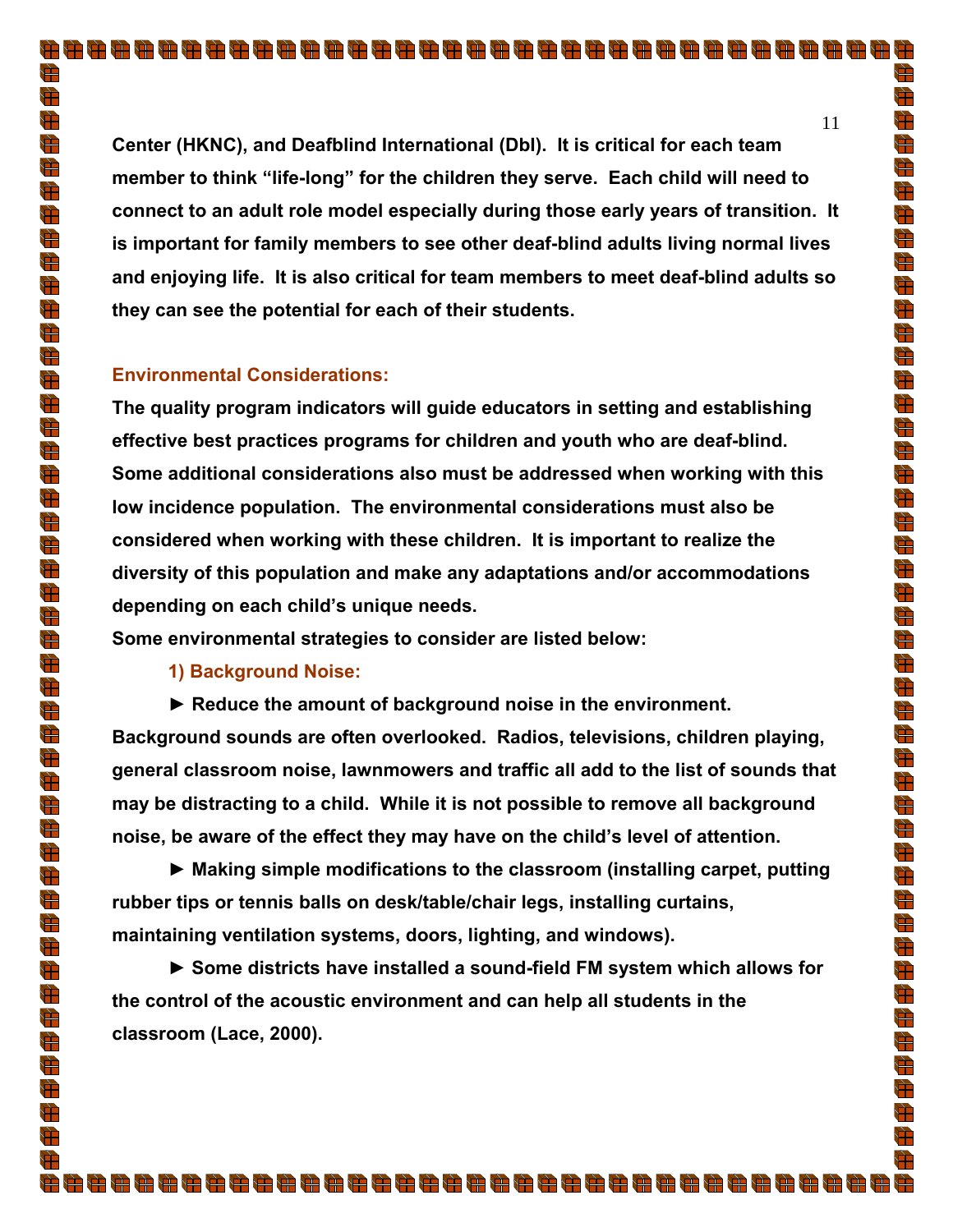## **2) Lighting, glare, and illumination in the environment:**

**► If students are positioned on the floor for some activities, educators should position themselves in the same place to experience what the lighting situation is and determine whether it is conducive to the students' visual performance.** 

**► Most frequently, evenly-distributed softly-diffused indirect lighting is recommended.** 

**► Illumination can be used to draw attention to an object or figure by shining a light on it. Students should avoid directly looking at a light source. Not only is it uncomfortable, but it also reduces the amount of detail seen. Looking into a strong light source can cause retinal damage especially to students who have Aphakia (Levack, 1991).** 

▶ Surfaces within the normal viewing area of the students should be glare**free (e.g. blackboards, windows, cabinet doors, wall surfaces). Colored paper or paper with a matte finish can be used to cover the surface.**

**3) Using color and contrast:** 

**► The contrast of an object against its background is a significant factor in improving visibility (e.g. light objects on dark mats, dark objects on light counters or cutting boards, using a dark toothbrush in a white toothbrush holder, etc.).** 

**► When choosing toys or tools for students, consider the color and contrast of the object itself (e.g. a bright yellow ball with one wide black stripe draws a child's attention better than a solid blue ball).** 

**► High contrast of letters on a page may improve visual functioning. However, sometimes, white letters on a black background are easier for students to see and reduce glare ► Bolder and well spaced letters are often easier to see than larger letters. Dark pens, markers, and soft leaded pencils may be helpful. The width and color of the line on writing paper should be selected according to the student's needs and preferences (Levack, 1991).** 

## **4) Magnification:**

**► Visual efficiency can be improved by increasing or decreasing the size**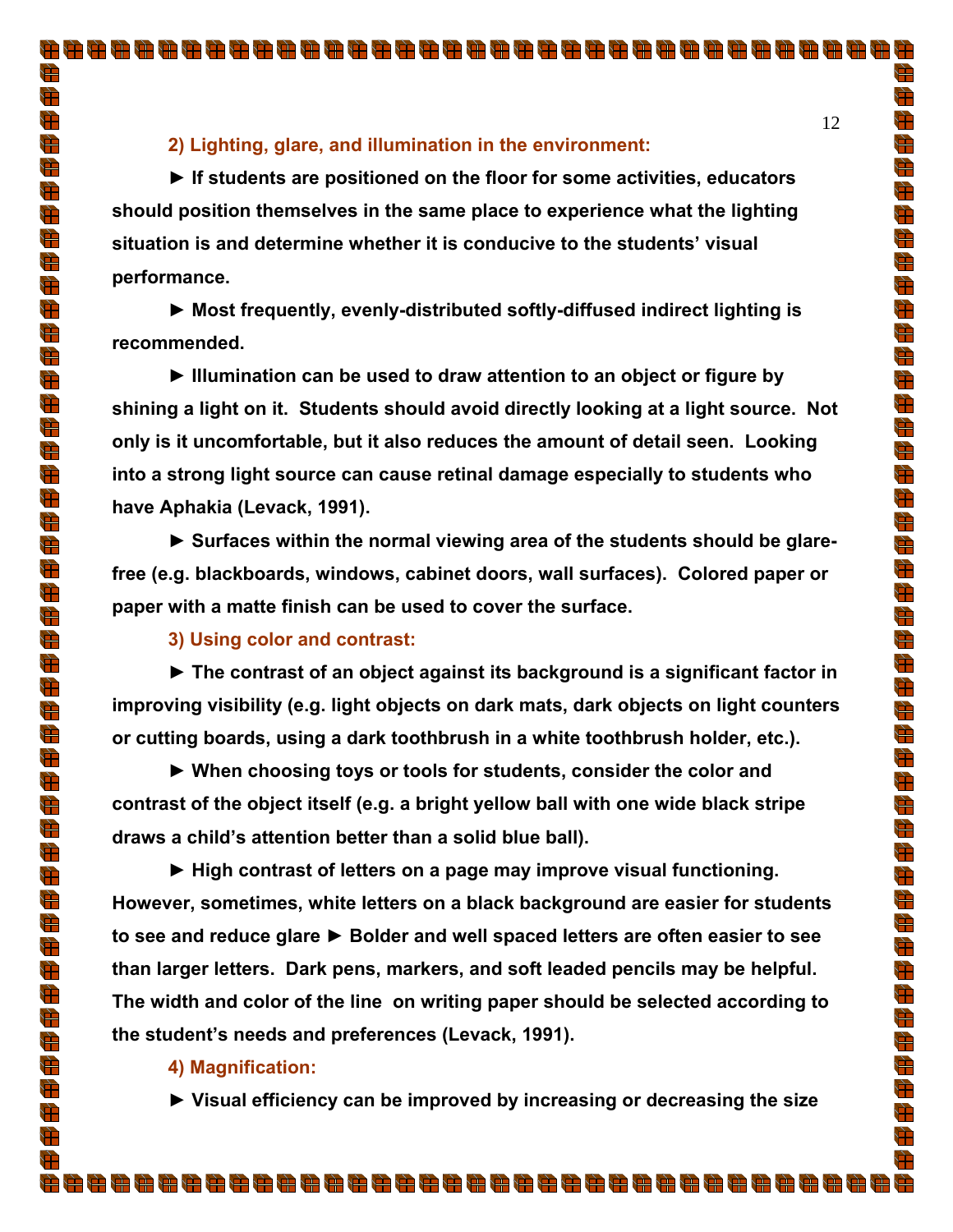**of the objects being viewed. This can be accomplished by using devices for magnification.** 

**► The optimal position or location of students must be considered. Some examples include students who may need to use a low vision device or walk up to view something more closely and students with vision in the left eye who may need to sit on the right side of the classroom.** 

**► Since being close to an object can result in automatic magnification, students may lean closer to an object or bring an object near their eyes.** 

**► Reading materials can be enlarged and large print books can be used. However, adapting all reading materials into large print is not recommended unless it is for a temporary period until the student can be evaluated for potential use of low vision devices (Levack, 1991).** 

## **5) Use of hearing aids/assistive listening devices:**

**► Hearing aids don't amplify just speech, they amplify everything. This includes all the background noise in a classroom (children moving in the class, teachers talking to paraprofessionals, air conditioner running, rustling papers) (Durkel, 2003).** 

**► Assistive listening devices (ALD) were designed to help a person with a hearing impairment better cope with the problem of noise and distance from the speaker. An ALD works by having the speaker wear a microphone connected to a receiver, worn by the listener. The speaker's voice is then sent directly to the listener's ear. Background noise is not picked up by the microphone and so its effects are decreased (Durkel, 2003)** 

**► As Durkel (2003) stated, "children with central auditory processing disorders and children with hearing loss only in one ear may have more troubles with noise and distance than listeners with no impairments. These people may not wear hearing aids or need amplification but may benefit from the use of an ALD." Also, when you add a visual impairment to this student, the access to all information has decreased.** 

88888888888888888888888888888888888

È

 $\frac{1}{\sqrt{2}}$ 

 $\bigoplus$ 

 $\frac{d\mathbf{r}}{d\mathbf{r}}$ 

 $\bigoplus$ 

 $\Rightarrow$ 

 $\frac{1}{\sqrt{2}}$ 

 $\frac{d\mathbf{r}}{d\mathbf{r}}$  $\bigoplus$ 

 $\frac{1}{\sqrt{2}}$ 

 $\bigoplus$ 

 $\bigoplus$ 

 $\frac{d\mathbf{r}}{d\mathbf{r}}$ 

 $\frac{1}{\sqrt{2}}$ 

 $\frac{1}{\sqrt{2}}$  $\bigoplus$ 

 $\frac{d\mathbf{r}}{d\mathbf{r}}$ 

 $\frac{d}{dt}$  $\frac{1}{\sqrt{2}}$ 

d<br>H

 $\frac{1}{\sqrt{2}}$ 

 $\frac{d\mathbf{r}}{d\mathbf{r}}$ 

 $\frac{1}{\sqrt{2}}$ 

d.<br>H

 $\frac{d\mathbf{r}}{d\mathbf{r}}$  $\frac{1}{\sqrt{2}}$ 

 $\frac{1}{\sqrt{2}}$  $\bigoplus$ 

 $\frac{d\mathbf{r}}{d\mathbf{r}}$  $\bigoplus$ 

 $\frac{1}{\sqrt{2}}$ 

 $\bigoplus$  $\frac{d\mathbf{r}}{d\mathbf{r}}$ 

 $\overline{\overline{\overline{u}}}$ 

 $\frac{1}{\sqrt{2}}$ 

 $\bigoplus$ 

 $\bigoplus$ 

 $\Rightarrow$ 

 $\frac{1}{\sqrt{2}}$ 

 $\bigoplus$ 

 $\frac{d\mathbf{r}}{d\mathbf{r}}$  $\frac{1}{\sqrt{2}}$ 

 $\bigoplus$ 

 $\frac{1}{\sqrt{2}}$  $\bigoplus$ 

 $\frac{1}{\sqrt{2}}$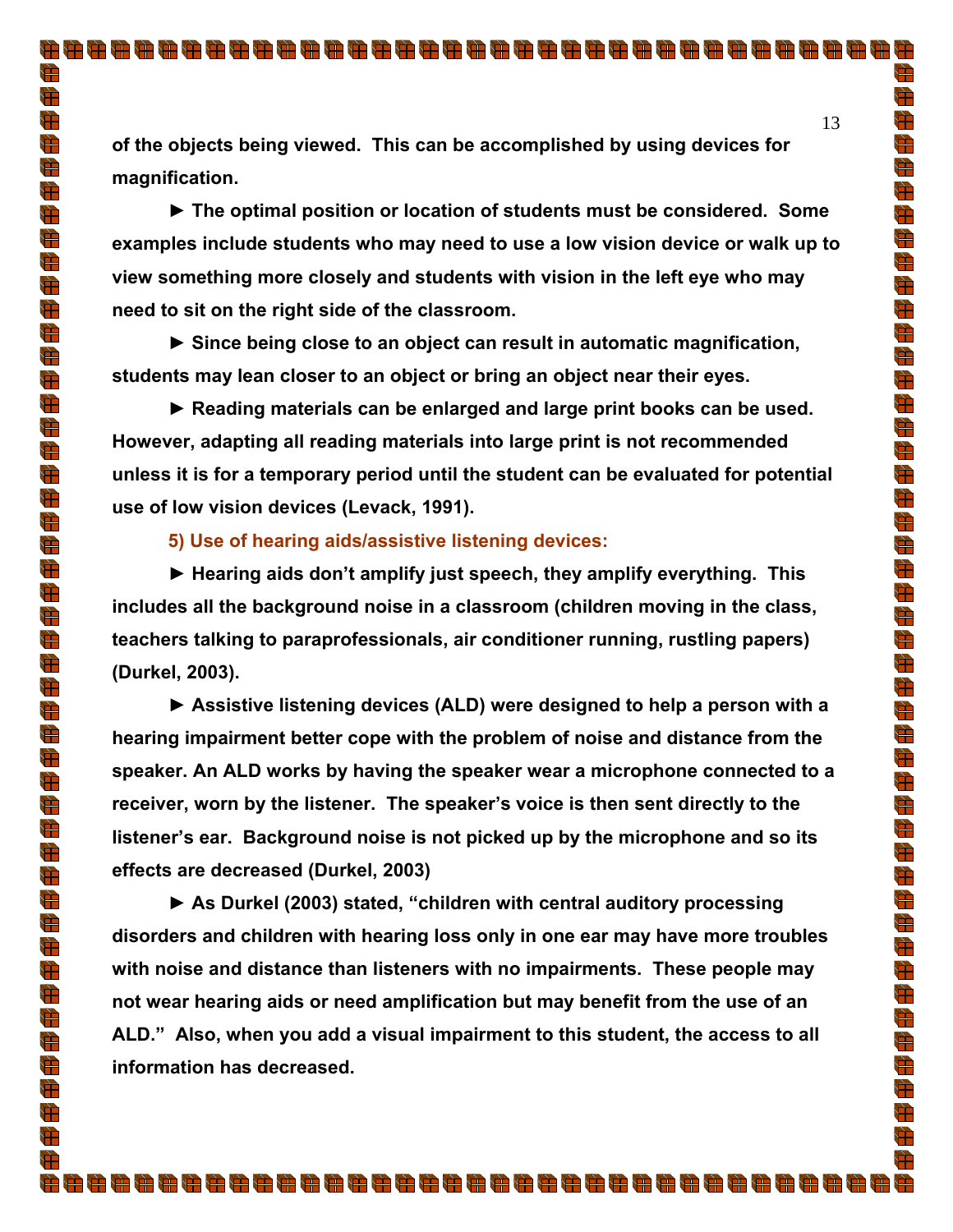## **6) Space and Arrangement:**

**► When it is important for a student to focus on an object or person visually, the background visual cutter should be considered. Busy environmental clutter makes it difficult to pick out the object or person. It is recommended to wear darker colors when possible (black, brown, dark navy), or to have a black smock available for educators to use in the classroom.** 

**► Limiting the visual clutter of the object may help (e.g. simplifying patterns, using solid colors with high contrast) (Brennan, Peck, & Lolli, 1992).** 

#### **Tips For Working With Children Who Are Deaf-Blind:**

**► Provide plenty of wait/response time because of distorted information in both distance senses. It may require some children extra time to process the information through other senses. This is also true if the child has some usable vision and hearing. The information is still distorted and may take a child longer to process visual and auditory information. Practice wait, wait, wait for responses from children.** 

**► Use a hand-under-hand approach for providing information to children with dual sensory losses. Many educators and family members use the handover-hand prompts for teaching skills and routines. Sometimes, this may be effective in the beginning for teaching a skill, but should be faded as the skill is learned. However, presenting objects using a shared topic of conversation is preferred. This allows the child additional control over the situation. It also gives a child the opportunity to reject, explore, ask for more, attend, request, etc. (Miles, 1999).** 

**► Alert the child/student through consistent and respectful cues (touch cues like touching the child gently on the shoulder) to inform the child you are going to communicate. This means that a child may not recognize you or may not perceive that someone is approaching them until you make contact (touch). The team should agree upon consistent and respectful cues to interact with the student. It will also be important to share with other family members, team** 

È

 $\frac{1}{\sqrt{2}}$ 

 $\frac{1}{\sqrt{2}}$ 

 $\frac{4}{\sqrt{2}}$ 

 $\bigoplus$ 

 $\Rightarrow$ 

 $\frac{1}{\sqrt{2}}$ 

 $\frac{d\mathbf{r}}{d\mathbf{r}}$  $\bigoplus$ 

 $\frac{d\mathbf{r}}{d\mathbf{r}}$ 

 $\frac{1}{\sqrt{2}}$  $\bigoplus$ 

 $\Rightarrow$ 

 $\frac{d\mathbf{F}}{d\mathbf{F}}$ 

 $\sum_{i=1}^{n}$  $\bigoplus$ 

 $\frac{d\mathbf{r}}{d\mathbf{r}}$ 

 $\frac{d}{dt}$  $\frac{1}{\sqrt{2}}$ 

d<br>H

 $\frac{d\mathbf{r}}{d\mathbf{r}}$ 

 $\frac{d\mathbf{r}}{d\mathbf{r}}$ 

 $\frac{1}{\sqrt{2}}$ d.<br>H

 $\frac{d\mathbf{r}}{d\mathbf{r}}$ 

 $\frac{1}{\sqrt{2}}$ 

 $\frac{1}{\sqrt{2}}$ 

 $\frac{1}{\sqrt{2}}$ 

 $\frac{d\mathbf{r}}{d\mathbf{r}}$  $\bigoplus$ 

 $\sum_{i=1}^{n}$ 

 $\bigoplus$  $\frac{d\mathbf{r}}{d\mathbf{r}}$ 

 $\frac{1}{\mathbb{F}}$ 

 $\frac{1}{\sqrt{2}}$ 

 $\Rightarrow$ 

 $\bigoplus$ 

 $\Rightarrow$ 

 $\frac{1}{\sqrt{2}}$ 

 $\overline{\mathbb{R}}$ 

 $\frac{1}{\sqrt{2}}$ 

 $\bigoplus$ 

 $\bigoplus$  $\frac{1}{\sqrt{2}}$ 

 $\bigoplus$ 

 $\overline{\mathbb{P}}$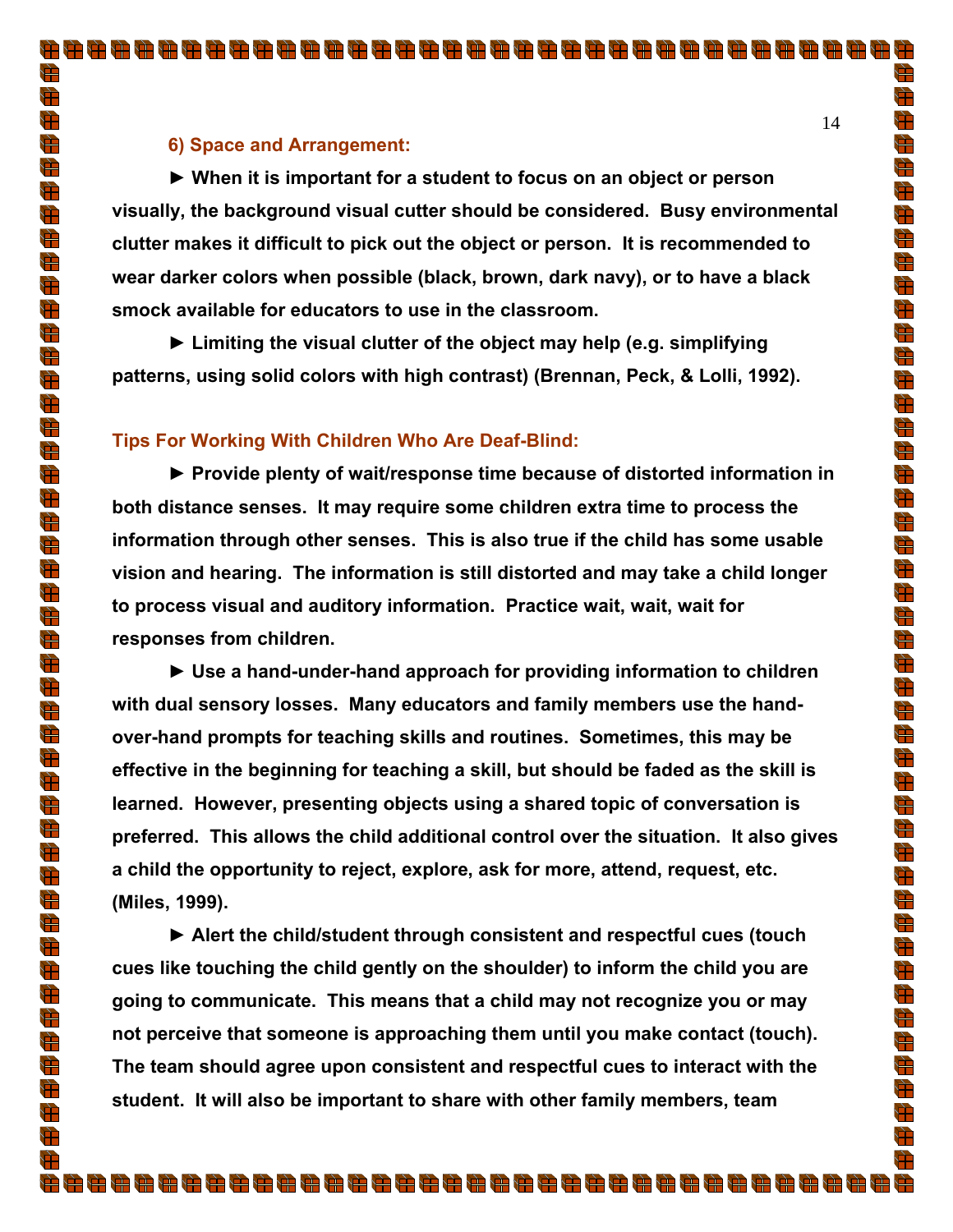**members, and friends.** 

**► Identify yourself to the child/student, perhaps using a name sing, an object (ring, watch, hair, etc.). This will depend on each individual child, but some children will need this additional information to associate the object with the person. This can create, when used consistently, some anticipation skills and also awareness of objects being connected to individuals, but still separate from them.** 

**► Get Close, (if needed), to the child who is deaf-blind. Touch cues, tactile signing, or talking very closely into the better ear are examples of how conventional expectations about personal space may not be allowed. The child will also need to get close to you (Gee 1994).**

#### **References:**

- **Brennan, V., Peck, F., & Lolli, D. (1992).** *Suggestions for modifying the home and school environment.* **Watertown, MA: Perkins School for the Blind.**
- **Downing, J. (1996).** *Including students with severe and multiple disabilities in typical classrooms.* **Baltimore, MD: Paul H. Brookes.**
- **Downing, J. (1999).** *Teaching communication skills to students with severe disabilities.* **Baltimore, MD: Paul H. Brookes.**
- **Durkel, J. (2003).** *See and Hear***. Assistive listening devices. Winter 2003, vol. 8, no. 1.**

**Durkel, J. (2005).** *See and Hear***. Hearing aids. Winter 2005, vol. 10, no. 1** 

**Gee, K., Alwell, M., Graham, N., & Goetz, L. (1994).** *Inclusive instructional design: Facilitating informed and active learning for individuals who are deaf-blind in inclusive schools.* **San Francisco, CA: California Research Institute.** 

**Grisham-Brown, J. & Haynes, D. (1999).** *Reach for the stars: A transition process for families of young children.* **Louisville, KY: American Printing House for the Blind, Inc.** 

**Lace, J. (2000). Minimal losses….major implications.** *See and Hear.* **Summer 2000, vol. 5, no. 3.** 

È

 $\frac{1}{\sqrt{2}}$ 

 $\bigoplus$ 

 $\frac{4}{\sqrt{2}}$ 

 $\bigoplus$ 

 $\Rightarrow$ 

 $\frac{1}{\sqrt{2}}$ 

 $\frac{d\mathbf{r}}{d\mathbf{r}}$  $\bigoplus$ 

 $\frac{d\mathbf{r}}{d\mathbf{r}}$ 

 $\bigoplus$  $\bigoplus$ 

 $\frac{d\mathbf{r}}{d\mathbf{r}}$ 

 $\frac{1}{\sqrt{2}}$  $\frac{1}{\sqrt{2}}$ 

 $\frac{d}{dt}$ 

 $\frac{d\mathbf{r}}{d\mathbf{r}}$ 

 $\overline{\mathbf{r}}$ 

 $\frac{d\mathbf{r}}{d\mathbf{r}}$ 

 $\frac{d\mathbf{r}}{d\mathbf{r}}$ 

 $\bigoplus$ 

 $\frac{1}{\sqrt{2}}$ 

d.<br>H

 $\frac{d\mathbf{r}}{d\mathbf{r}}$  $\frac{1}{\sqrt{2}}$ 

 $\frac{d\mathbf{r}}{d\mathbf{r}}$  $\bigoplus$ 

 $\frac{d\mathbf{r}}{d\mathbf{r}}$ 

 $\frac{d}{d}$ 

 $\frac{1}{\sqrt{2}}$ 

 $\bigoplus$  $\frac{d\mathbf{r}}{d\mathbf{r}}$ 

 $\overline{\overline{\overline{u}}}$ 

 $\frac{1}{\sqrt{2}}$ 

 $\bigoplus$ 

 $\bigoplus$ 

 $\frac{1}{\sqrt{2}}$ 

 $\frac{1}{\sqrt{2}}$ 

 $\bigoplus$  $\frac{d\mathbf{r}}{d\mathbf{r}}$ 

 $\frac{1}{\sqrt{2}}$ 

 $\bigoplus$  $\frac{1}{\sqrt{2}}$ 

 $\bigoplus$ 

 $\overline{\mathbb{P}}$ 

Ħ.